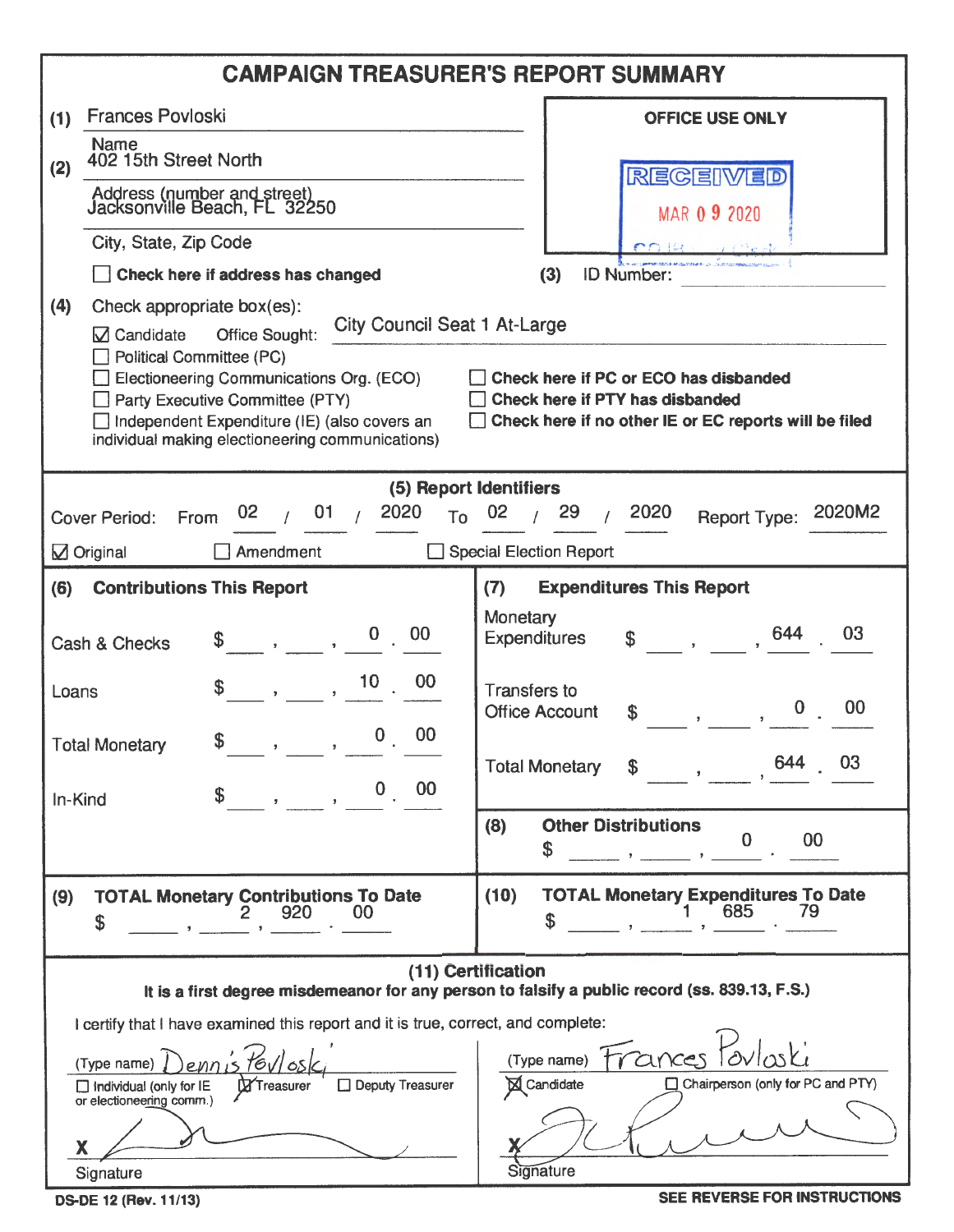## **CAMPAIGN TREASURER'S REPORT - ITEMIZED CONTRIBUTIONS**

**(1) Name** Frances C. Povloski **(2) 1.0. Number** 

|                                        | (3) Cover Period $\frac{02}{1}$ / $\frac{01}{1}$ / 2020 through $\frac{02}{1}$ / 29 / 2020 |      |                           |                             | (4) Page $\frac{1}{1}$ of |           | $\mathbf{1}$ |
|----------------------------------------|--------------------------------------------------------------------------------------------|------|---------------------------|-----------------------------|---------------------------|-----------|--------------|
| (5)<br>Date<br>(6)                     | (7)<br>Full Name<br>(Last, Suffix, First, Middle)                                          |      | (8)                       | (9)                         | (10)                      | (11)      | (12)         |
| Sequence<br>Number                     | Street Address &<br>City, State, Zip Code                                                  | Type | Contributor<br>Occupation | Contribution<br><b>Type</b> | In-kind<br>Description    | Amendment | Amount       |
| 10<br>02 <sub>1</sub><br>2020-02-C0001 | Povloski, France C.<br>2020 402 15th Street North<br>Jacksonville Beach, FL<br>32250       | S    | Financial<br>Advisor      | Loan                        |                           |           | \$10.00      |
| $\sqrt{2}$<br>$\sqrt{2}$               |                                                                                            |      |                           |                             |                           |           |              |
|                                        |                                                                                            |      |                           |                             |                           |           |              |
|                                        |                                                                                            |      |                           |                             |                           |           |              |
| $\sqrt{2}$                             |                                                                                            |      |                           |                             |                           |           |              |
|                                        |                                                                                            |      |                           |                             |                           |           |              |
|                                        |                                                                                            |      |                           |                             |                           |           |              |

**OS-DE 13 (Rev. 11/13) SEE REVERSE FOR INSTRUCTIONS AND CODE VALUES**